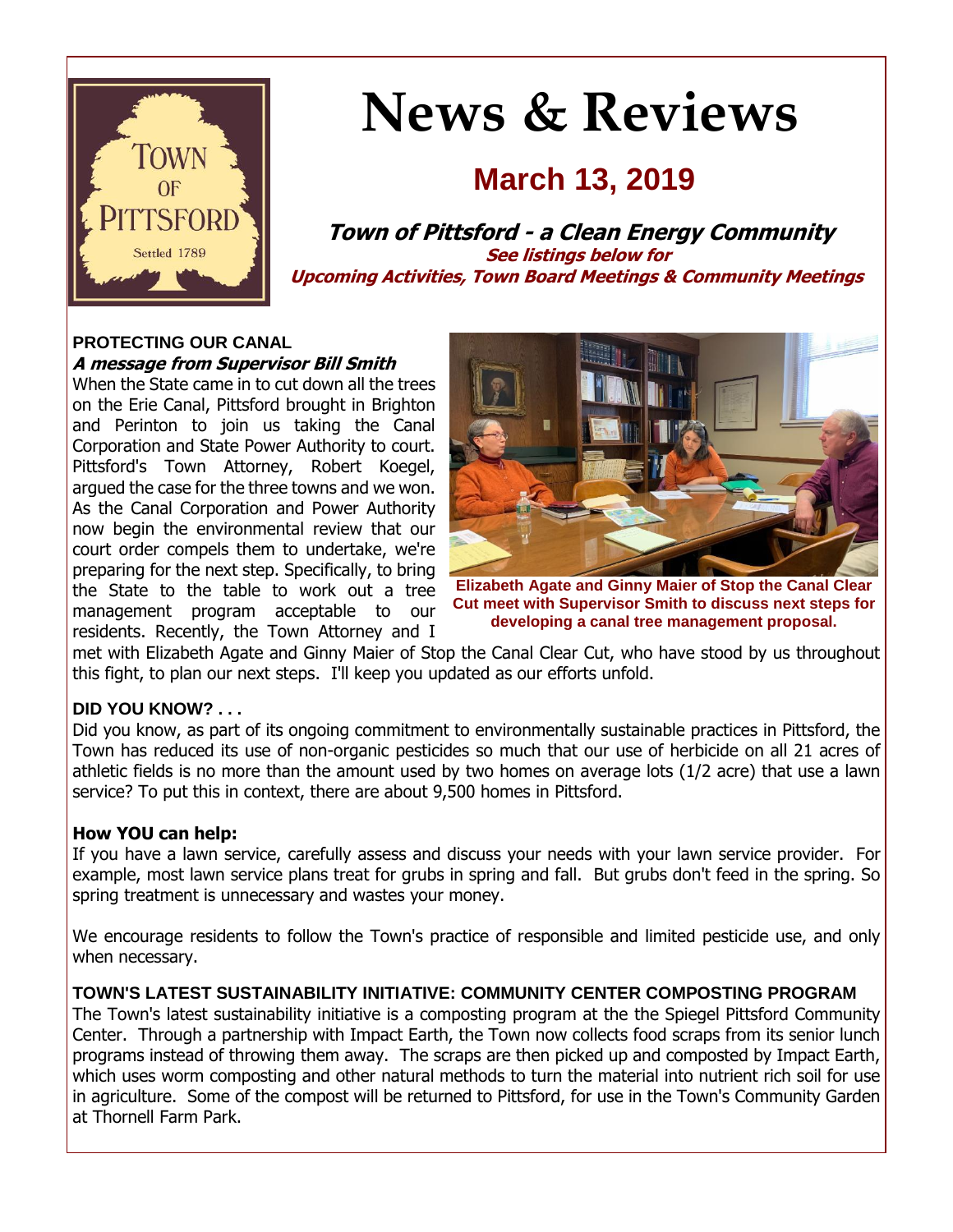According to Robert M. Putney, Jr. of Impact Earth, Pittsford is the first town in Monroe County to launch such a composting plan. The program has multiple benefits: it not only allows the Town to reduce waste, it also improves our environment and encourages sustainable practices.

The Spiegel Pittsford Community Center serves lunch four days a week to approximately 30 seniors each day in its VanHuysen Community Room. The Town is currently considering expanding the composting program to encompass other programs at the Community Center and at other Town facilities.

# **REFUSE DISTRICT INFO ON TOWN WEBSITE**

In response to interest expressed by residents, the Town is helping residents who want to create refuse districts for their neighborhoods. Creating a refuse district means potentially lower cost to residents for trash collection and would reduce garbage truck traffic on residential streets to one visit, once a week. Setting up a Refuse District and setting the boundaries of the district are entirely up to the residents of a district. This program is strictly optional. The residents decide the boundaries of the district, then inform the Town of their decision. The Town will guide interested residents through the process. Find complete information about setting up a Refuse District at [www.townofpittsford.org/refuse-districts.](http://r20.rs6.net/tn.jsp?f=001qD_i2gRjsB-knwYmWNi86pkBdB_xSI1T-t18N7NUQAR5DmTtrc_5AP9wiWmrjDjHFff-jkC_uBRim2dl3SiOjdIExiDuWlKbBQoZWfDeZ7t1PE1sqJKB2TJdDioZkEOGuI52Q92iRbYzZksU5-3muou15BpZxSsEO7wD0LXIlUfCP9X5niY26J5dz9TPcKZrSNqYpgOIBWWJJVCWZVQnxPcV9cstqpgxCjMvjsK6216KTgLY-s52iE3Kk4ZdVadQNZ93kX2ZWhDfFAQ66T7RD67-YPxc-aOi4voRKHiQsdoixVcbwqxFzfi-If1ldGlx&c=trlcXnQlGTubPdnZcsSs7X1zt-NspXySFkSY8RZq70q4EaDkpq5ueQ==&ch=mEcBb0khQvL20J_pSUsDddBFJ1FwCtREm13mNP59ORTgjpEc-hWqOw==)

# **SCHOOL-COMMUNITY SAFETY NIGHT IS MARCH 27**

The Pittsford Central School District will host a School-Community Safety Night on Wednesday, March 27 from 6:30 - 8:30pm in the Calkins Road Middle School Auditorium. Families and the community are invited to learn about the Pittsford School District's approaches to crisis prevention and preparation. Learn about law enforcement, school, and community partnerships. Hear about the "See Something, Say Something" efforts in place. The evening will also feature a panel discussion and Q&A opportunities. Panel members include Lt. Joshua DeRuyter of the Monroe County Sheriff's Office, Pittsford Schools Superintendent Michael Pero, Town of Pittsford Fire Marshal Kelly Cline, PCSD Director of Operations, Maintenance & Security Jeff Beardsley, and Patricia Vaughan-Brogan, PCSD Director of Student Services. Please call 267-1023 with questions or to request interpreter services. Calkins Road Middle School is located at 1899 Calkins Road.

# **SENIORS WORD GAMES WITH PRIZES THIS TUESDAY, MARCH 19**

Seniors, come out for lunch and fun this Tuesday (March 19) at 12noon in the VanHuysen Community Room at the Spiegel Community Center. We'll have Word Games - with prizes! - and a lunch of featuring a triplesalad plate (chicken salad, egg salad, and tuna macaroni salad), roll and pie for dessert. Cost is \$6.00 per person; **registration and payment is required in advance**. For more information and to make your reservation, stop by the Pittsford Seniors Office in the Community Center or call 248-6235.

The Town of Pittsford's Spiegel Community Center is located at 35 Lincoln Avenue. To learn more about all of our wonderful programs for seniors [click here to visit the Seniors page](http://r20.rs6.net/tn.jsp?f=001qD_i2gRjsB-knwYmWNi86pkBdB_xSI1T-t18N7NUQAR5DmTtrc_5AGBC8QPjEZ3-uR-ACg9c-3C-mqEL7ot3ejat7KD4tk5GY9KfqjZnpGlOLNQIiDI3SbPa4ux6XmbE46kYmDn3CqG6A0H0vjsYnmCRpYiE8R5vreqvxknBGELLgzvJWfs7Firw3QXZTqljNVSnfX1xMqvKrysXRMB1vWBi3fbxpF1acZ3Y5t1AZGvjU-D8y2NFNHiCh-DpxFYFhKPWmMW6udEE5J7oxe7DogRG4MwPTBROhSaAYu4xFV2g4My4zQglva94lydVzn1a&c=trlcXnQlGTubPdnZcsSs7X1zt-NspXySFkSY8RZq70q4EaDkpq5ueQ==&ch=mEcBb0khQvL20J_pSUsDddBFJ1FwCtREm13mNP59ORTgjpEc-hWqOw==) on the Town website or read our [Seniors program info brochure online.](http://r20.rs6.net/tn.jsp?f=001qD_i2gRjsB-knwYmWNi86pkBdB_xSI1T-t18N7NUQAR5DmTtrc_5AA2hKUZRZ7oHkyDR0oErVebRZuUAg82C_zBoRzrwJgz068X-p0igTpWEGDZism1cIt0HpiBvp3p_YfwGmUkxOxzHPD35jcGLH38xRw7T8pzPTGB06VyeAdn82RgzPrb2Z1tq7gGSxRLH6zQzO1m6bzlq2AMkb_ZE56Dv7hsx_wjE1I1YxKBwF1uZP63b2CTUIltk7Rubr2pLlmCt8uR7zyRPzzsqC9XU7UiZ_Y_Rpu0z7KsJydZPNqp-vaeLxFM3SpZoLQ6Q7paZwtn4BqPrDjGRXHTuAvXB5T-Z20sNMfKVP-xdCHsCa6GoOlTHXn7n0A==&c=trlcXnQlGTubPdnZcsSs7X1zt-NspXySFkSY8RZq70q4EaDkpq5ueQ==&ch=mEcBb0khQvL20J_pSUsDddBFJ1FwCtREm13mNP59ORTgjpEc-hWqOw==)

# **INFO MEETING FOR WOMEN'S SOCCER LEAGUE IS FRIDAY, MARCH 22**

All teams interested in learning more about participation in the Town of Pittsford's 2019 Pittsford Recreation Women's Adult Soccer League may attend a meeting at 6PM on Friday, March 22 at the Spiegel Community Center. The meeting will cover league details including registration, rosters, rules, scheduling, deadlines, etc. The Adult Women's Soccer League will run from June to August on Monday nights; the cost is \$600 per team. Participants must be age 18 or older. If you plan on attending the meeting or want more information, please contact Kate Disbrow at (585) 248-6281 or [kdisbrow@townofpittsford.org.](mailto:kdisbrow@townofpittsford.org?subject=Women)

# **PITTSFORD SCHOOLS INVITE ALUMNI TO CELEBRATE PUBLIC SCHOOLS WEEK ON MARCH 25**

The Pittsford Central School District invites graduates of Pittsford schools to celebrate Public Schools Week with a special event to be held on Monday, March 25. Classroom visits, high school tours, lunch and more will make this a fun way to remember school days of the past! For more information and to register for this event, please contact Deborah Carpenter at (585) 267-1005 or [deborah\\_carpenter@pittsford.monroe.edu.](mailto:deborah_carpenter@pittsford.monroe.edu) Registration is required as space is limited.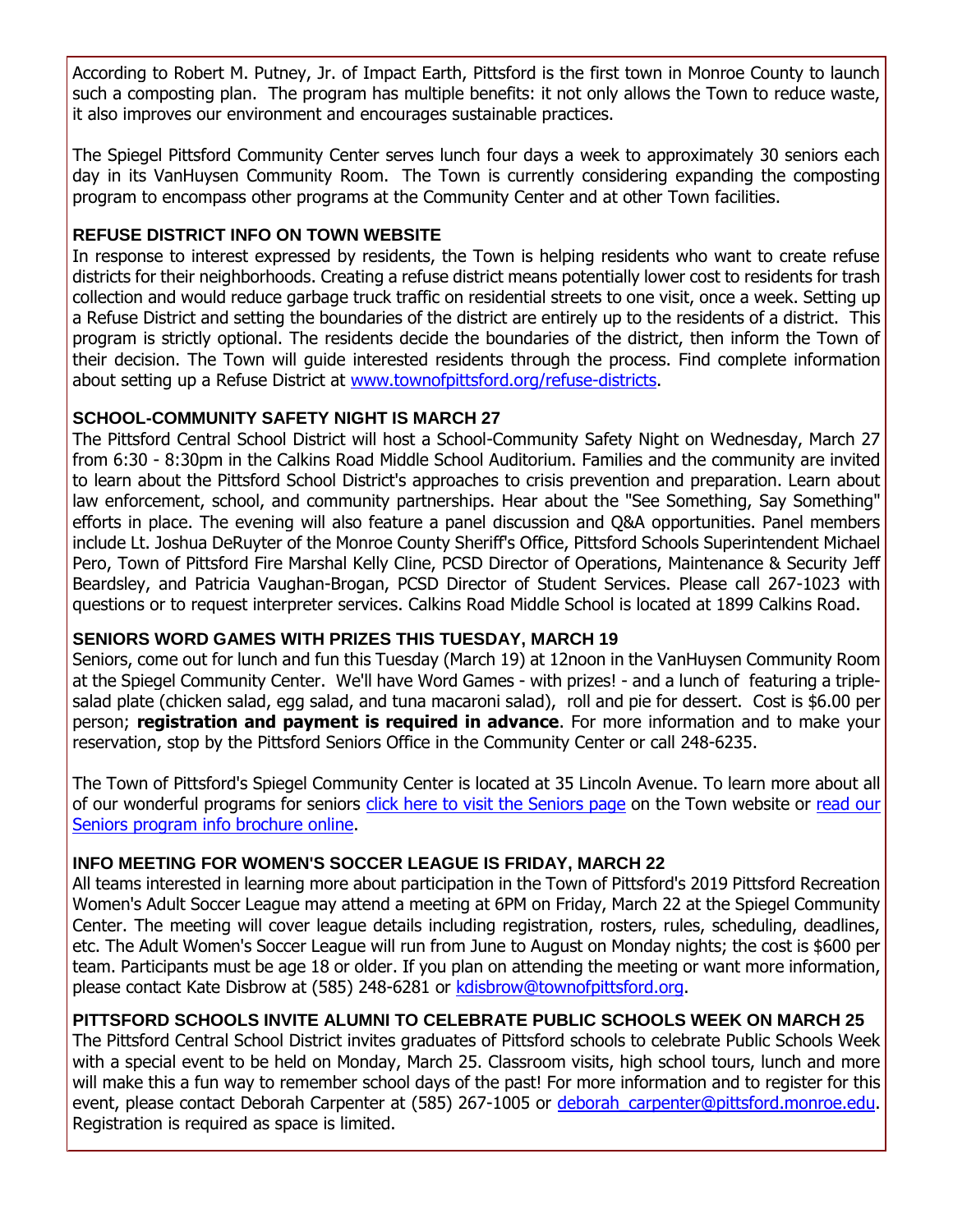#### **REMINDERS**

**CHAMBER STATE OF THE TOWN, VILLAGE & SCHOOL DISTRICT ADDRESS THIS TUESDAY, 3/19** The Pittsford Chamber of Commerce will host a State of the Town, Village and School District address by Town Supervisor Bill Smith, Village Mayor Bob Corby and Pittsford Schools Superintendent Mike Pero this coming Tuesday, March 19 at 7:45AM at Cloverwood Senior Living (One Sinclair Drive in Pittsford). Supervisor Smith, Mayor Corby and Superintendent Pero will inform attendees of progress made in 2018, and provide insight about initiatives for 2019.

Doors open at 7:30am; the event begins with a continental breakfast at 7:45AM followed by presentations beginning promptly at 8:00AM and Q&A at 8:50AM. Cost is free for Chamber members, \$20 for all others, and includes breakfast. Registration is required and space is limited. [Register online here.](http://r20.rs6.net/tn.jsp?f=001qD_i2gRjsB-knwYmWNi86pkBdB_xSI1T-t18N7NUQAR5DmTtrc_5AIJbJPWbIYSLVC5uA4Fa4gTgFLQbEyu_UWnY761zkmHLMw24rK8H73ysRAirC77GZUWGMVgZ_he2pQ5x0vIPhXf0JMe7iABZtF2FrzwXnGwKEJ6KCoVcM3FQmFz-taVjxk_VVkl0s68fBLiM5dM_3m2Q-bcFRSsYDZ6NpAIC4dNsbfBOtbZGhuvij9_D397UNYxPQaHw1Pb8XsejdWNF25g2-aDZcGT8zVFQppYcLZSBNd0BOrNyd7zY1H6b_ZiU9H-POZhCDbAWcHfIyT1fOSndSgayNxjBnjFMnx0Xp78exuCZPYBVDrF1l79M4hUPMgvIwk_1B5_Ku_fCZ4m5DThHsZXaQdCKqbv_LukSAh8KW2_5jRlL--bCElLlF0AulvwPOda8Mc9balRuuiZDwrlnHmu-s9CFuxArT7djWtJd5gHYSbOlg-qTIdEZQ4Vsug==&c=trlcXnQlGTubPdnZcsSs7X1zt-NspXySFkSY8RZq70q4EaDkpq5ueQ==&ch=mEcBb0khQvL20J_pSUsDddBFJ1FwCtREm13mNP59ORTgjpEc-hWqOw==) For more information contact Karen McCready at [info@pittsfordchamber.org](mailto:info@pittsfordchamber.org?subject=Pittsford%20State%20of%20the%20Town%20Village%20Schools) or (585) 310-2004, or visit [www.pittsfordchamber.org.](http://r20.rs6.net/tn.jsp?f=001qD_i2gRjsB-knwYmWNi86pkBdB_xSI1T-t18N7NUQAR5DmTtrc_5ABWK1b-1mZt6wUEknFfez1YmxoIjRmYT3J1dO5wEsuTEfAdvVCa-HYeDQ-BfwMVciGfwWi7tmMyuAQfzsebDHVQxqgZ5-5oyTiKeAExLYGr9Ry1QfE5d1OwRMtwrKdljImwKvtJ187jCu5yFAFCodSKB7vho5IGM4TJVUuAMLqf9eUY35JZo3YlFH7dShSwP4Jskdg-sHUXFLqbpgAOD2T1Xzky_xgMln6Qjg5Lp6eXjfIxwxSCish4=&c=trlcXnQlGTubPdnZcsSs7X1zt-NspXySFkSY8RZq70q4EaDkpq5ueQ==&ch=mEcBb0khQvL20J_pSUsDddBFJ1FwCtREm13mNP59ORTgjpEc-hWqOw==)

# **SEASONAL PARKING RESTRICTIONS IN EFFECT THROUGH APRIL 1, 2019**

In order to facilitate snow removal Town of Pittsford seasonal parking restrictions are in effect from November 15 through April 1, 2019. Parking of any vehicle on public roads - including state highways and on the shoulder of all roads - is prohibited each year from November 15 through April 1 in all areas within the Town and outside of the Village. Please note violators may be ticketed or towed. Help us keep our roadways safe - during this time, please don't park on or along public roads outside of the Village.

# **EMERGENCY CLOSINGS INFORMATION**

In the case of major weather events or other emergencies, information about facility closings and program/event cancellations will be announced on the Town's website [www.townofpittsford.org,](http://townofpittsford.org/?utm_source=eNews+03-13-19&utm_campaign=eNews+03-13-19&utm_medium=email) Facebook [page Town of Pittsford,](https://www.facebook.com/pages/Town-of-Pittsford/139082619464200) and [Twitter feed @pittsfordtown,](http://r20.rs6.net/tn.jsp?f=001qD_i2gRjsB-knwYmWNi86pkBdB_xSI1T-t18N7NUQAR5DmTtrc_5AMim8AeSyzq2fWq-Y5eJNL_kBneN84CIukOe70dwDGyK-yr5-PnNeP1qjT7sqfev8upU1Q-QJThV9ZLJLr_CNqFP7x0YAX_FYp6D-ShyOaPnsQmjBvnbClDYkWLNo8RvZg==&c=trlcXnQlGTubPdnZcsSs7X1zt-NspXySFkSY8RZq70q4EaDkpq5ueQ==&ch=mEcBb0khQvL20J_pSUsDddBFJ1FwCtREm13mNP59ORTgjpEc-hWqOw==) as well as on local television and radio stations and Pittsford's [Cable TV-12 Channel 1303 government access station.](http://townofpittsford.org/home-channel12?utm_source=eNews+03-13-19&utm_campaign=eNews+03-13-19&utm_medium=email) TV-12 Channel 1303 announcements can be viewed live any time via the [TV-12 Channel 1303 page on the Town website.](http://townofpittsford.org/home-channel12?utm_source=eNews+03-13-19&utm_campaign=eNews+03-13-19&utm_medium=email)

# **ASL INTERPRETER AT TOWN BOARD MEETINGS**

The Town of Pittsford provides an American Sign Language interpreter at every meeting of the Pittsford Town Board, to interpret for those who need this service.

# **UPCOMING COMMUNITY ACTIVITIES IN PITTSFORD**

- [Pittsford Chamber of Commerce State of the Town, Village and School District,](http://r20.rs6.net/tn.jsp?f=001qD_i2gRjsB-knwYmWNi86pkBdB_xSI1T-t18N7NUQAR5DmTtrc_5AIJbJPWbIYSLN5uYx1HiV54rlxCuDIu8XHlVGCm5lIveMYnQr0zR9CDIJ_pvZrLKZklZOZSesSUtYkLtRGl3igiCi0KLRn7mVYvlQfOGFD_p31T5rJcK3K9FWEWk9XkP4mZssAtXo4e3c_PCSxmQmbqxeZBkEWcH9fz7B0i-VvS8AJGVbTfp9B1IBUG73jC6RtmvfcD8B94WfzODzJ5xx9A3IxT94F8p2EkSoX2aNbTx-5iKgSIBtC6qo05VRpkOKSZDDKK9pp-iXQQa3KKiZV6KrL02DUtJt9Z1VM0KqLpaw6GubLYx1j0=&c=trlcXnQlGTubPdnZcsSs7X1zt-NspXySFkSY8RZq70q4EaDkpq5ueQ==&ch=mEcBb0khQvL20J_pSUsDddBFJ1FwCtREm13mNP59ORTgjpEc-hWqOw==) featuring Pittsford Town Supervisor Bill Smith, Pittsford Village Mayor Bob Corby and Pittsford Schools Superintendent Mike Pero, Tuesday, 3/19, 7:30 doors open, 7:45am breakfast, 8:00am presentation, Cloverwood Senior Living, One Sinclair Drive; free to Chamber members, \$20 each for all others, [register online](http://r20.rs6.net/tn.jsp?f=001qD_i2gRjsB-knwYmWNi86pkBdB_xSI1T-t18N7NUQAR5DmTtrc_5AIJbJPWbIYSLVC5uA4Fa4gTgFLQbEyu_UWnY761zkmHLMw24rK8H73ysRAirC77GZUWGMVgZ_he2pQ5x0vIPhXf0JMe7iABZtF2FrzwXnGwKEJ6KCoVcM3FQmFz-taVjxk_VVkl0s68fBLiM5dM_3m2Q-bcFRSsYDZ6NpAIC4dNsbfBOtbZGhuvij9_D397UNYxPQaHw1Pb8XsejdWNF25g2-aDZcGT8zVFQppYcLZSBNd0BOrNyd7zY1H6b_ZiU9H-POZhCDbAWcHfIyT1fOSndSgayNxjBnjFMnx0Xp78exuCZPYBVDrF1l79M4hUPMgvIwk_1B5_Ku_fCZ4m5DThHsZXaQdCKqbv_LukSAh8KW2_5jRlL--bCElLlF0AulvwPOda8Mc9balRuuiZDwrlnHmu-s9CFuxArT7djWtJd5gHYSbOlg-qTIdEZQ4Vsug==&c=trlcXnQlGTubPdnZcsSs7X1zt-NspXySFkSY8RZq70q4EaDkpq5ueQ==&ch=mEcBb0khQvL20J_pSUsDddBFJ1FwCtREm13mNP59ORTgjpEc-hWqOw==)  [here](http://r20.rs6.net/tn.jsp?f=001qD_i2gRjsB-knwYmWNi86pkBdB_xSI1T-t18N7NUQAR5DmTtrc_5AIJbJPWbIYSLVC5uA4Fa4gTgFLQbEyu_UWnY761zkmHLMw24rK8H73ysRAirC77GZUWGMVgZ_he2pQ5x0vIPhXf0JMe7iABZtF2FrzwXnGwKEJ6KCoVcM3FQmFz-taVjxk_VVkl0s68fBLiM5dM_3m2Q-bcFRSsYDZ6NpAIC4dNsbfBOtbZGhuvij9_D397UNYxPQaHw1Pb8XsejdWNF25g2-aDZcGT8zVFQppYcLZSBNd0BOrNyd7zY1H6b_ZiU9H-POZhCDbAWcHfIyT1fOSndSgayNxjBnjFMnx0Xp78exuCZPYBVDrF1l79M4hUPMgvIwk_1B5_Ku_fCZ4m5DThHsZXaQdCKqbv_LukSAh8KW2_5jRlL--bCElLlF0AulvwPOda8Mc9balRuuiZDwrlnHmu-s9CFuxArT7djWtJd5gHYSbOlg-qTIdEZQ4Vsug==&c=trlcXnQlGTubPdnZcsSs7X1zt-NspXySFkSY8RZq70q4EaDkpq5ueQ==&ch=mEcBb0khQvL20J_pSUsDddBFJ1FwCtREm13mNP59ORTgjpEc-hWqOw==) (advance registration required), more info at [www.pittsfordchamber.org](http://r20.rs6.net/tn.jsp?f=001qD_i2gRjsB-knwYmWNi86pkBdB_xSI1T-t18N7NUQAR5DmTtrc_5ABWK1b-1mZt6wUEknFfez1YmxoIjRmYT3J1dO5wEsuTEfAdvVCa-HYeDQ-BfwMVciGfwWi7tmMyuAQfzsebDHVQxqgZ5-5oyTiKeAExLYGr9Ry1QfE5d1OwRMtwrKdljImwKvtJ187jCu5yFAFCodSKB7vho5IGM4TJVUuAMLqf9eUY35JZo3YlFH7dShSwP4Jskdg-sHUXFLqbpgAOD2T1Xzky_xgMln6Qjg5Lp6eXjfIxwxSCish4=&c=trlcXnQlGTubPdnZcsSs7X1zt-NspXySFkSY8RZq70q4EaDkpq5ueQ==&ch=mEcBb0khQvL20J_pSUsDddBFJ1FwCtREm13mNP59ORTgjpEc-hWqOw==) or (585) 310-2004.
- [Pittsford School District Public Schools Week Celebration Day,](http://r20.rs6.net/tn.jsp?f=001qD_i2gRjsB-knwYmWNi86pkBdB_xSI1T-t18N7NUQAR5DmTtrc_5AP9wiWmrjDjHMu-AwsjZLB_adjlAgxSVotaxlbigCqcM8GOtuYFNJkWqzxhEkeeB5tLfhOPllX6R6F4Y96RBT4fusH90-zX8t2lCGSipEDFTzwz3DSN7kM0-XwJzGCoz-wqbi4oQP8nkxEPrWyw2ck8M8tJNmGQ-vqvxyn9mL818-P2k-2H0hDDta2hym4qB8aWM8B1vMfKjSaAwO_h4eiOcWUT1JVD8UyqiYjKQNhjMQtefdlNt0COjLfwychKe3WNwe6tPeB9ANgGn0EIR7PPBirmUU2eMLGfKNqlSeggUfruKOPRzUpDhOLb3ne7PFdv2rClfCaxic9k8SuH3VhapDYdIZXkywYT-T7lKANLMEzM4LwQssdKQ2QEdO9cv3oaMGRpcx2le4BP5TQw_zkj4C0-MuRZFyfDxaq9cECffqzE9_qO4lBKnVinGHL1EzF6LYmi_bG-xpCp7-pyNIKdy1ns9iUn41g==&c=trlcXnQlGTubPdnZcsSs7X1zt-NspXySFkSY8RZq70q4EaDkpq5ueQ==&ch=mEcBb0khQvL20J_pSUsDddBFJ1FwCtREm13mNP59ORTgjpEc-hWqOw==) Monday, 3/25; various activities including classroom visits, high school tours, lunch and more. Registration required; for information and registration, contact Deborah Carpenter at (585) 267-1005 or [deborah\\_carpenter@pittsford.monroe.edu.](mailto:deborah_carpenter@pittsford.monroe.edu?subject=Public%20Schools%20Week%20Celebration)

# **TOWN OF PITTSFORD BOARD MEETINGS**

- **Pittsford Community Library Board**, Wednesday, 3/13, 7:00PM, Fletcher Steele Meeting Room, Pittsford Community Library, 24 State Street
- **Parks and Recreation Board**, Thursday, 3/14, 6:30PM, Paul M. Pittsford Spiegel Pittsford Community Center, 35 Lincoln Avenue
- **Design Review & Historic Preservation Board**, Thursday, 3/14, 6:45PM, Public Meeting Room, Town Hall (lower level), 11 South Main Street